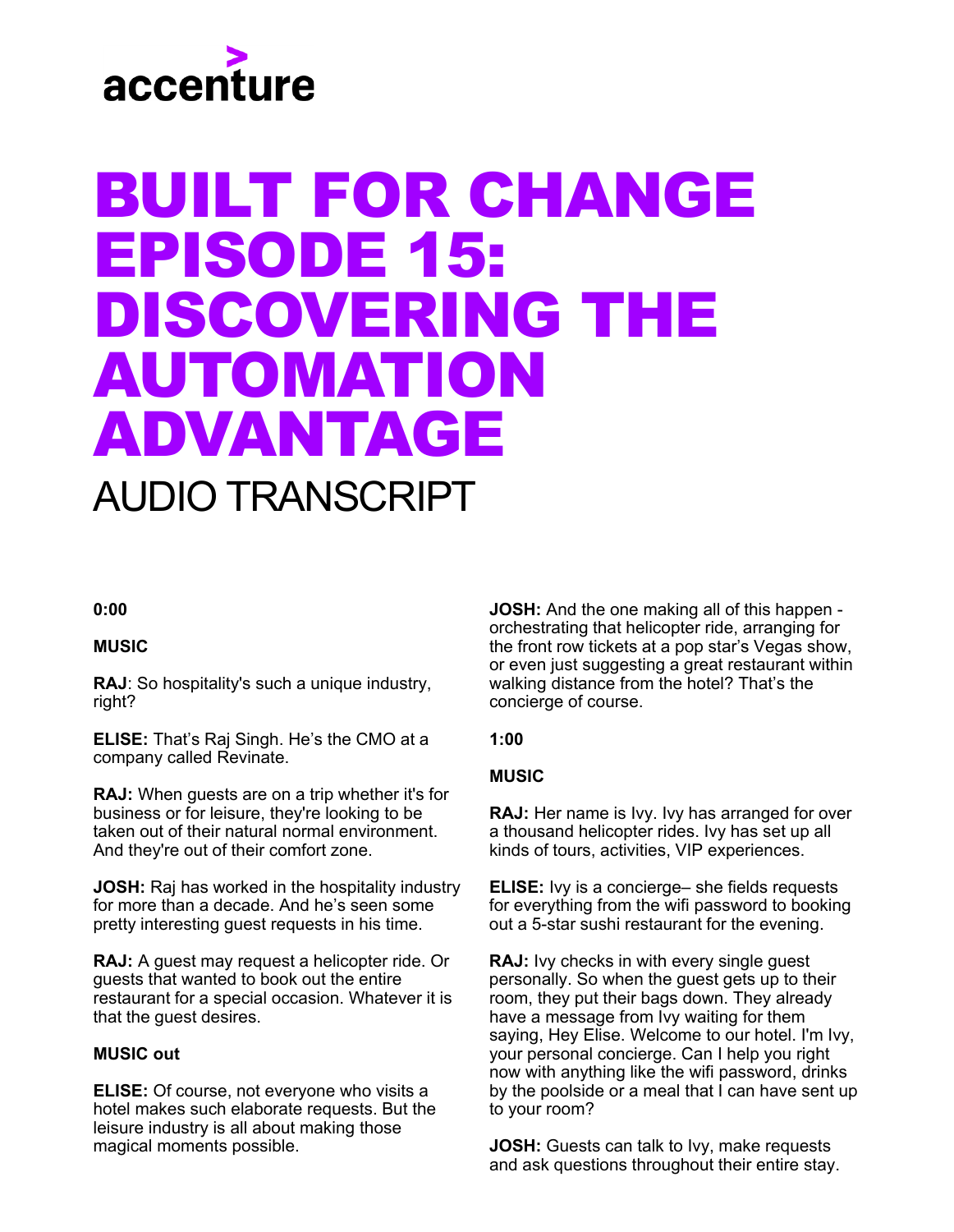

So they get pretty comfortable with her…

**RAJ:** Sometimes this includes guests asking Ivy out on a date. Ivy has also been asked for her hand in marriage. Guests come up to the front desk all the time with a \$20 bill in their hands, looking for Ivy.

**ELISE:** And if they do, they'll be in for a surprise.

#### **2:00**

**JOSH:** Because even though Ivy is every guest's personal assistant…

**ELISE**: Ivy is actually a virtual concierge, powered by intelligent automation.

#### **MUSIC out**

**RAJ:** She is intelligently and virtually yours.

**JOSH:** Intelligently and virtually yours. I V Y.

# **THEME**

**ELISE:** Intelligent automation technology like Ivy has a ton of potential… to alter day-to-day experiences for employees, CEOs, and customers alike.

**JOSH:** … IF it doesn't feel automated. Because in a business as personalized as hospitality, a robotic response to a guest request would stick out like a sore thumb, and totally undermine the guest experience.

**ELISE:** So how does Ivy's design toe the line, to be so personalized as to inspire proposals of marriage while being sufficiently automated to make the lives of guests and hotel employees easier?

**RAJ:** I think that the most important thing and the highest leverage that we have to make something intelligent is in the design process and making sure that we are humanizing that design, making sure that we're understanding the context of the person who was going to end up using that automation.

**JOSH:** And I'm Josh Klein.

**ELISE:** And this is Built for Change, a podcast from Accenture.

**JOSH:** So I love the idea of automation in terms of making our day-to-day lives easier. ELISE: Sure, like setting up alarms or calendar invites.

**JOSH:** But sometimes this goes terribly wrong. Like when we moved, we got a new robotic vacuum. Our new robotic vacuum, despite vacuuming really well…

**ELISE:** Yeah?

**JOSH:** …is horrible because it constantly gets stuck. And then it says in this really annoying voice return to dock, return to dock.

**ELISE:** [Laughs] Yeah. It sounds like it's one of those examples when your robot feels too robotic.

# **JOSH:** Yes.

**ELISE:** Like when you call an airline because you have to change a flight…

**JOSH:** Ooh.

**ELISE:** …I'm always just like trying to rush to get to agent. So I'm constantly like "Agent. Agent."

# **[Laughter]**

**JOSH:** Yeah. The point is that companies have to be intentional about how they fold automation into their business. You know, you have to make sure that the technology works well with people.

**ELISE:** So in this episode we'll be discussing Accenture's new book, The Automation Advantage. It's a practical guide for using AI to scale automation and embrace the future of productivity. And we'll talk to two companies who are using these strategies to embrace automation and grow their business.

# **THEME out**

**ELISE:** I'm Elise Hu.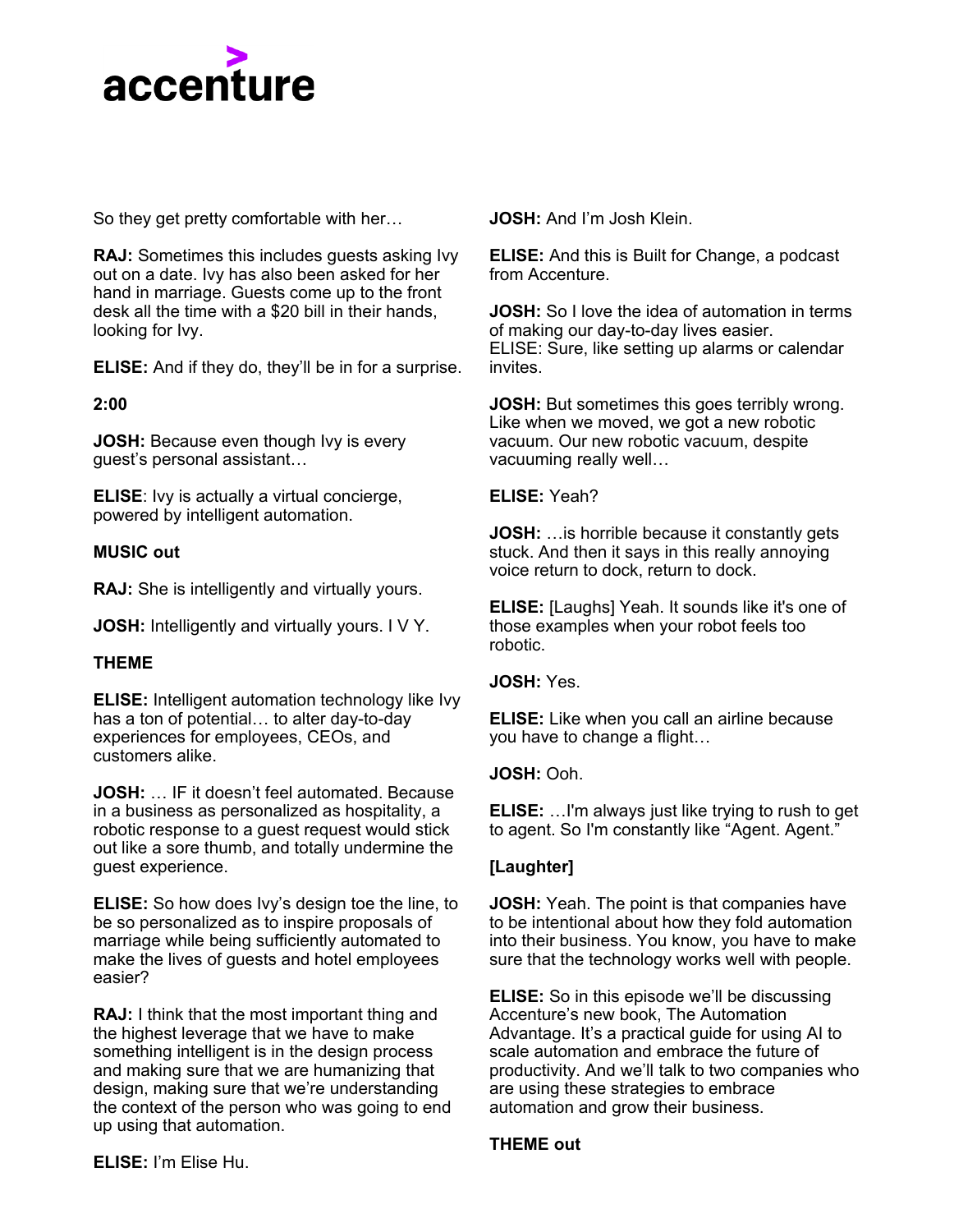

#### **MUSIC**

**BHASKAR:** What's happened in the last few years, this paradigm of automation has completely changed.

**ELISE:** That's Bhaskar Ghosh. He's Chief Strategy Officer at Accenture, responsible for the company's strategy and investments…

**ELISE:** In his role at Accenture, Bhaskar saw how businesses were approaching automation. They'd pilot a strategy, and it would be successful… but then their plans to apply automation would stall. So… he started asking a simple question.

**BHASKAR**: What is stopping you to use that across the organization and take that at enterprise level?

**ELISE:** That question led him to write a new book. It lays out a road map that shows businesses how to take that next big step to create an organization-wide automation strategy that sticks. It's called The Automation Advantage.

**BHASKAR:** I am a little busy. Still, I take a little time to write this book.

**ELISE:** Bhaskar says that he and his co-authors, Gayathri Pallail (GUY-uh-tree pah-lay-il) and Rajendra Prasad (rah-JEN-dra Prah-SOD), took a look at how the automation space has rapidly changed over the past few years.

**BHASKAR:** Some of the technology suddenly is becoming very mature and coming together like cloud data, artificial intelligence, machine learning, they all come together and create an impact. I think that is the challenge we wanted to address in this book, that how can you take this automation at the enterprise level to drive business value?

# **MUSIC out**

**ELISE:** These are technologies that create new possibilities for how we can automate our world. Of course, they were already being put to use before the pandemic, but when COVID hit and

everything moved into the digital space in a matter of months, businesses had to pull together all this tech to implement automation strategies faster than ever before.

**BHASKAR:** The new paradigm of automation is all about better decision-making, it is about growing the business. It is about creating the differentiated experience for your customer. So that is the new paradigm, and that is now possible with the power of the new technologies.

**ELISE:** The new paradigm creates new expectations to meet. Businesses need to step up - and find ways to use automation to grow their business. Like, creating tech solutions to help employees do rote tasks more efficiently. Accenture calls this intelligent automation.

#### **MUSIC**

#### **Take, for example, the story of II Secolo** Decimonono.

**BHASKAR:** We have written that in the book is the Italian newspaper. The newspaper industry has undergone huge changes.

#### **7:00**

**ELISE:** Like many print outlets today, Il Secolo was struggling to keep up with the demands of a 24/7 newscycle in an ever-more digital industry. They needed to grow digital traffic, reader loyalty and company revenues, all while maintaining high journalistic standards and factual accuracy. So they looked to intelligent automation.

**BHASKAR:** The reporters, when they write report, the artificial intelligence agent continuously helps them to create the content.

**ELISE:** Here's how it works. When a reporter sits down to write, they have something like a high-powered version of spell-check popping up as they write their story. But this assistant doesn't JUST check for grammar and formatting.

**BHASKAR:** It is about the verification of the data, verification of the content.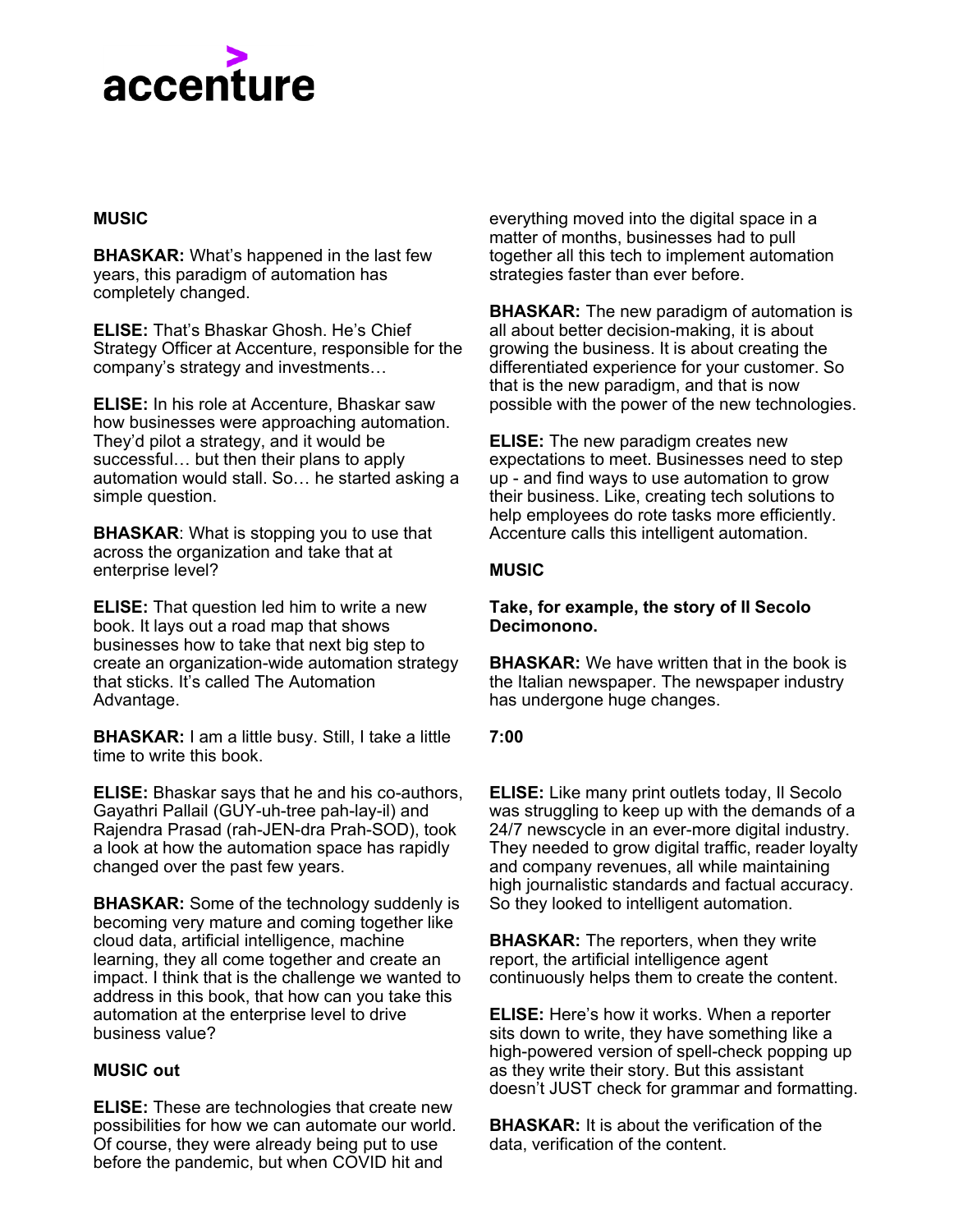

**ELISE:** Basically, writers can use this intelligent assistant to cross-reference information really fast. Say I'm writing a story on an upcoming music festival. As I write, I might get a note from my intelligent assistant linking me to other articles about the bands that are playing. I can click and read those for background, adding more color and content to my story faster than if I had to go searching out those links myself. It's a way to flesh out a story, and even fact check for accuracy, more efficiently and easily. Which, as a journalist myself, sounds pretty awesome.

**BHASKAR:** The level of their productivity has significantly gone up because with help of this tool, they can write much faster. They can verify. They're more confident. It is more supported by the data and so on.

**ELISE:** The productivity is higher and the content is elevated.

#### **MUSIC out**

But of course, it's not as simple as throwing an intelligent assistant onto a journalist's computer with no training and expecting skyrocketing profits. When you're introducing automation into a business, you're changing the processes for all humans involved. You may be changing the way an employee executes a task, or maybe which tasks they do altogether. Ultimately, the success of a company's automation strategy depends on how well it works with people - both employees and customers.

# **MUSIC**

**BHASKAR:** The strategy should be simple, seamless, scaled, and sustained.

**ELISE:** The 4 S's. Starting with Simple. So in the example of Il Secolo, the intelligent assistant was already pretty similar to the AI-empowered editing software like spell check they'd been using, so it was simple to implement into their everyday routine. Next, Bhaskar says, it should be seamless.

**BHASKAR:** It has to be these applications are linked with the business flow.

**ELISE:** So for example, those links that the intelligent assistant might suggest to help flesh out a story would open right in the reporter's web browser. Everything was integrated. Which connects nicely with our next S…

**BHASKAR:** It should be scaled. Because otherwise what will happen? One part of the business will try to use the artificial intelligence and data.

#### **10:00**

**ELISE:** But the other parts of the business that aren't using AI will lag behind. For Il Secolo, that meant every reporter needed to use the tool. Not just a select few. According to the newspaper, this changed the digital culture of the organization. The company-wide buy in made it more likely to stick. The last S? The approach needs to be sustainable.

**BHASKAR:** Sustainable means it is not a oneoff effort that you create the solution. You create an AI based engine and you forget about it.

**ELISE:** Instead, Il Secolo made sure they had buy-in from their reporters, and trained them to use the software, making sure to continuously update them so that everyone could use the assistant properly and with confidence.

# **MUSIC out**

**ELISE:** This means the tech team needs to understand the reporters' job, their processes, and the equipment they use.

**BHASKAR**: If I do not understand how reporters write the report and what type of data is actually needed by them. I cannot just create a software to help them. I need to understand that industrial equipment and bring the technology knowledge together to create the difference.

# **MUSIC**

**ELISE:** If the technology is built with the buy-in from the people using it, then it can have its desired effect.

**BHASKAR:** I feel the human potential. That is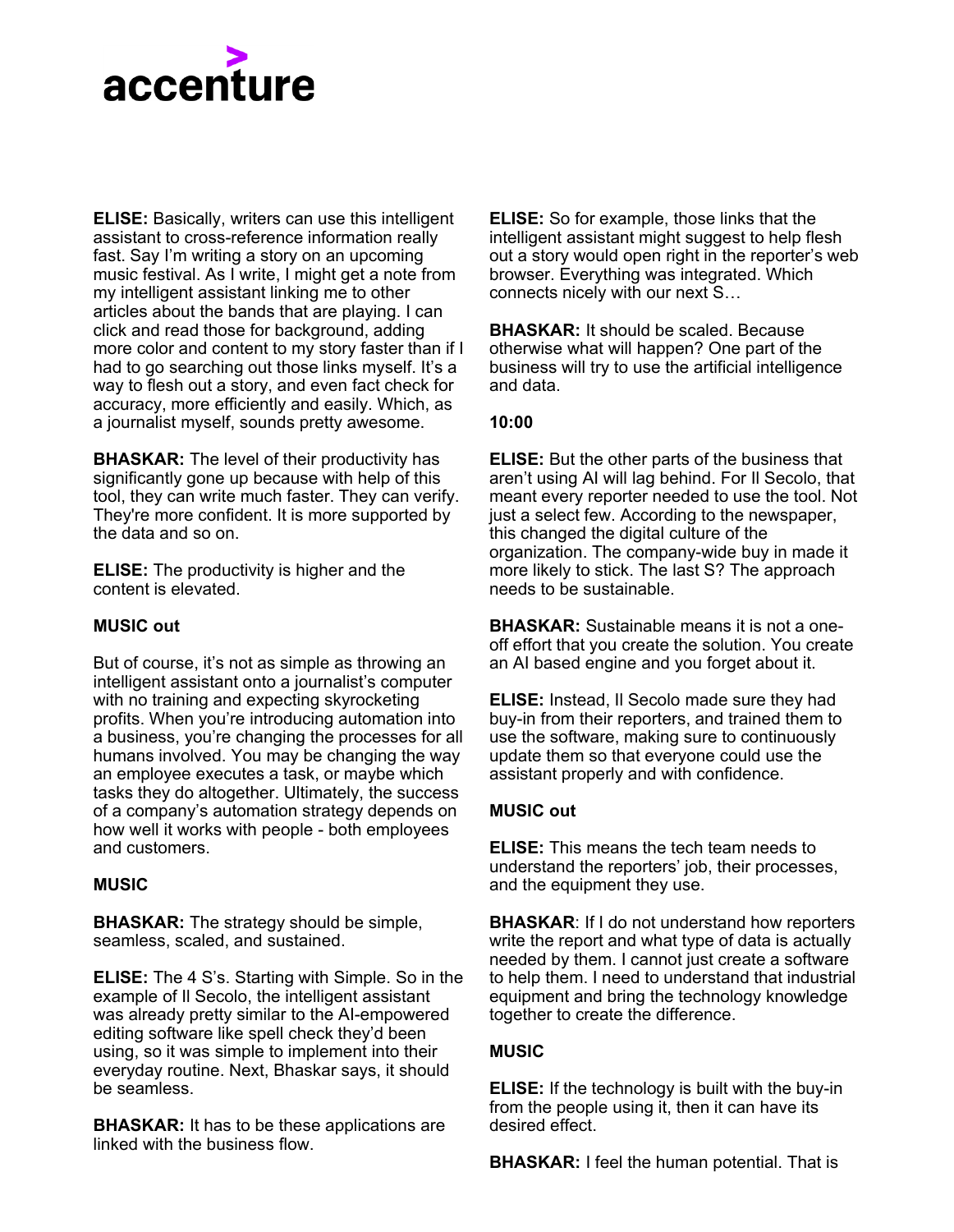

what is really a passion for me, the last 20 years. It is basically that, "How do we use the technology to improve the human productivity, human performance?" That is the one single goal I'm working on.

#### **MUSIC out**

**JOSH**: I think Bhaskar absolutely has it, especially with things needing to be simple and seamless.

**ELISE:** Yeah. And that doesn't happen very often, Right?

#### **JOSH:** No.

**ELISE:** And a lot of times that's because humans aren't part of the process. Like Bhaskar says, we need PEOPLE to be at the center of these approaches to automation. When a human perspective isn't considered, things can get pretty frustrating pretty quickly.

#### **JOSH:** Yeah.

**ELISE:** I've really noticed it in situations like online rental portals, like—

#### **JOSH:** Car rentals!

**ELISE:** Yeah. You're putting in a bunch of information… but then you don't have the right field filled out and the system and the system just bonks... It gets really frustrating and I just want to get to a human.

**JOSH:** Right. And then you get there and they ask you for all the same information all over again, to type in by hand, finger by finger.

**ELISE:** It's NOT simple. AND it's not scaled OR sustained, right? It's clunky and disconnected, which makes it even harder for customers to use the service. That's why it's so important to make sure automation works with people.

#### **JOSH:** Yeah.

**ELISE:** We talked about how Il Secolo's automation needed to work with its employees, but the other thing that's true is that automation needs to work with customers. Next, we're going back to learn more about how automation concierge Ivy improves guest experiences.

**RAJ:** When we were initially developing Ivy, the general response was this is crazy. AI will never work in hospitality. You have no idea what you're doing, get out of here.

#### **MUSIC**

#### **13:00**

**ELISE:** That's Raj Singh again. He's talking about Ivy, the virtual concierge we "met" earlier in the episode.

**RAJ:** You know, up until 10, 15 years ago, the job that Ivy's currently helping with was exclusively done by humans. So the level of expectation is very high.

**ELISE:** And that's for a good reason. Travel logistics are complicated, and guests can have very specific needs and requests. A human concierge understands this complexity all too well, and so the overarching consensus was that a digital assistant couldn't possibly do their job. But Ivy was destined to help the people she'd work with

#### **MUSIC out**

After the financial crisis in the late aughts, Raj saw hotels cut their staff by 30-40%.

**RAJ:** And the first place that got cut was the concierge department.

**RAJ:** So as a result the guest expectation continued to rise. But the ability for the hotel to meet that guest expectation actually was decreasing because they had fewer people.

**ELISE:** And that squeeze? That's why Ivy was born.

**RAJ:** It seemed like a perfect blend to bring hospitality and AI together because of course, hotels have so much to do. The person at the front desk, they are tasked with 50 different things that they have to do every single day.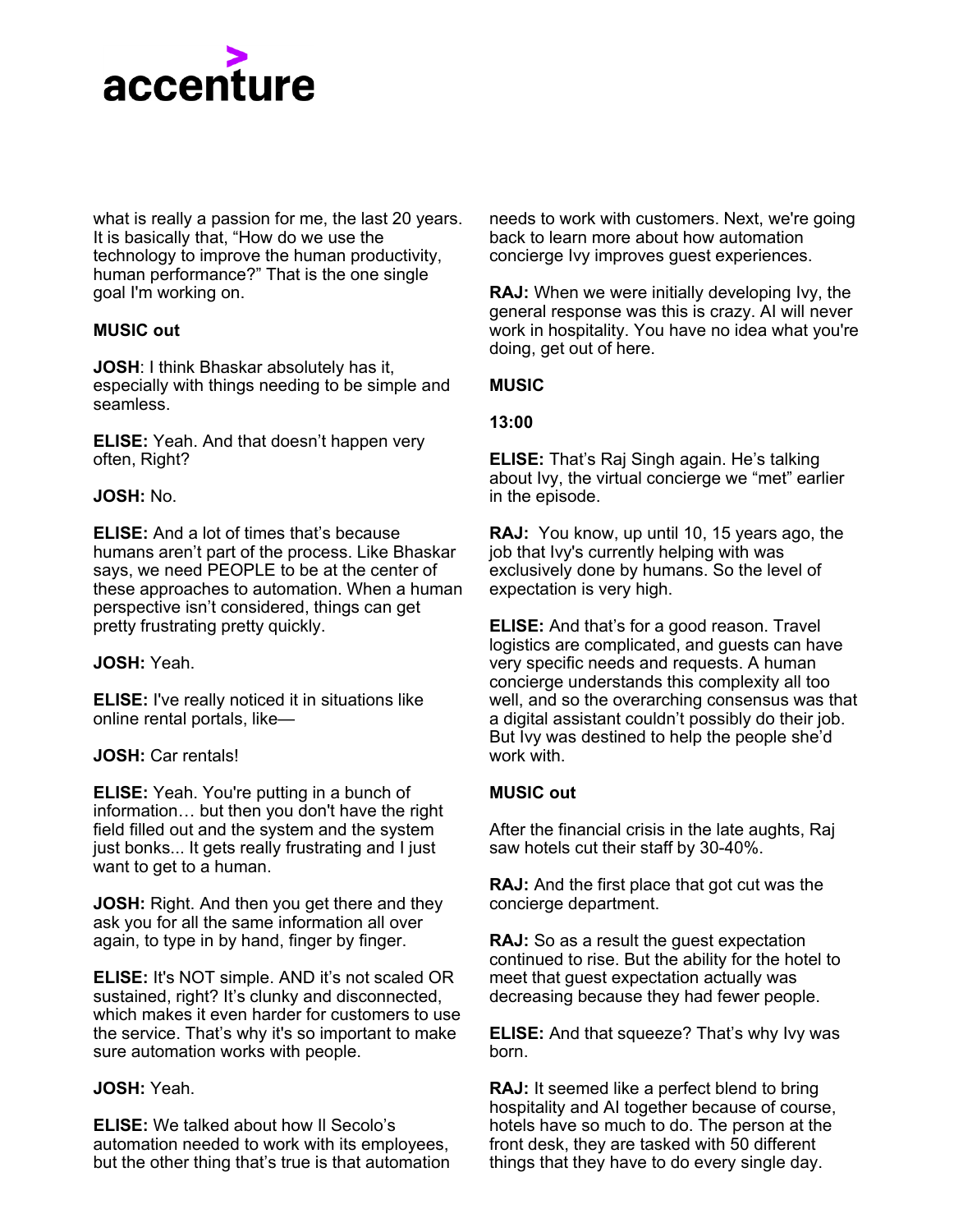

**ELISE:** And the tasks that take up the most time? Turns out, they're often pretty… robotic. Like answering the question "What's the wifi password" over and OVER again.

**RAJ:** Anything that is informational related, Ivy can answer within seconds. Typically one second, actually. If you ask what's the wifi password, where's the best pizza restaurant nearby, et cetera. All of that comes back in the snap of a finger.

**ELISE:** Ivy was designed to do all of this through text message. A guest would opt in to messages from Ivy when they got to the hotel. And then she'd be right there on your phone for the whole trip.

**RAJ:** Ivy's messages show up right in your text message threads, where your friends and family are communicating with you all day.

**ELISE:** It's simple, and seamless. But if you've ever had a conversation with a chat-bot while trying to pay a bill, or check your bank balance, you could imagine how if a guest has a more complicated question—like, where can I land my helicopter—things could go wrong quickly.

**RAJ:** Chatbots were starting to get popular around the time that we brought Ivy to market. And we were very deliberate about not calling Ivy a chatbot.

#### **MUSIC**

**RAJ:** Most chatbots have this dead end scenario where you might end up in a loop or some kind of dead end of the kind of programming if you will. That's something that we wanted to make sure that never happens with Ivy.

**ELISE:** So Raj and his team made sure that the people at the concierge desk were still at the center of Ivy's design.

**RAJ:** If Ivy doesn't understand something, she actually has a human to fall back on, unlike chatbots. Which makes the whole process a lot easier for the guest and makes sure that we never end up in a frustrating scenario.

**ELISE:** So if a guest asks Ivy a question she doesn't know the answer to, she'll alert a concierge to take over the conversation.

**RAJ:** It's something that was very important for us building from the ground up, is to understand what is the edge of this knowledge,and then be able to actually hand off to a human being at the perfect time, where if it's a complaint, Ivy will not try to resolve it, knowing that's not the time to deploy automation.

#### **MUSIC out**

**ELISE:** Ivy is able to understand when she doesn't know the answer to a question through a technology called sentiment analysis. She doesn't just look for keywords like "wifi" that prompt her to respond with the wifi password.

**RAJ:** If you ask what the wifi password is, Ivy understands, okay. The intent here is that the person would like to get online. So let me actually send back the wifi password that seems to be what they're asking for. But if the guest says the wifi is slow or, hey, I have a meeting and I can't get on the wifi, Ivy understands that the sentiment of those two statements is much more negative than just asking for a password and understands that, okay well this is a complaint.

**ELISE:** If Ivy detects a negative sentiment, that signals her to hand off the conversation to a hotel employee.

# **MUSIC**

**RAJ:** We had a person in Las Vegas staying at one of our partner properties. Her son was having an allergic reaction and she wrote into Ivy in a panic saying Ivy, where is the nearest CVS? I need to go buy some Benadryl for my son who was having an allergic reaction. And two minutes later there was a knock on her door with a front desk person holding Benadryl that they were able to provide. She then later wrote into Ivy saying, Ivy, you're a lifesaver. I don't know how you got somebody here that quickly. My son's feeling so much better. Thank you so much.

**ELISE:** Because Ivy was able to detect the intent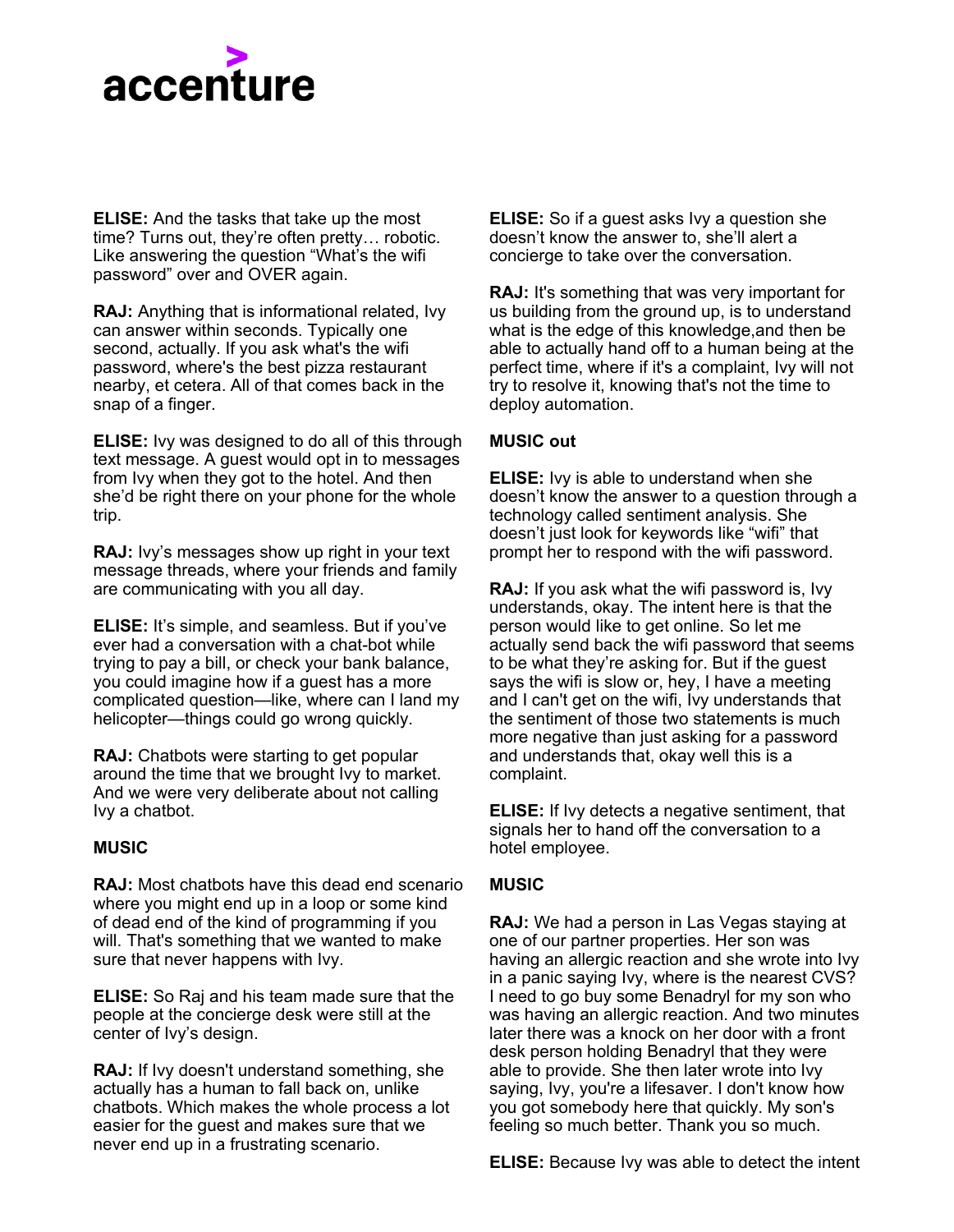

of the message, she could alert the staff to this dangerous scenario immediately, and they were able to quickly spring into action.

**RAJ:** We could not have anticipated that kind of use case and that's what humans are so good at doing. The service staff at that hotel really went above and beyond that person's expectations.

#### **MUSIC out**

**ELISE:** Raj says, a good online reputation is essential for hotel businesses. A bad review carries a ton of weight. Ivy knows this. She's checking in with every single guest in the middle of their stay automatically, flagging any guests that are not having a good experience for the front desk to follow up on.

**RAJ:** And by doing that, Ivy's actually allowing the front desk to do their job so much better because the front desk employees don't have time to call every single guest personally.

**ELISE:** The Hotel staff are able to focus their efforts on the guests that need them the most, because they're not bogged down by answering the same question about wifi over and over.

# **MUSIC**

**RAJ:** Ivy is actually loved by the staff because the staff don't want to answer the same question a hundred times a day. Cornell University actually did a study on Ivy specifically and concluded that humans at the front desk are feeling less robotic with the presence of Ivy because Ivy is handling the rote transactional everyday questions that they're getting a hundred times. So it frees the humans up for higher value tasks instead of the repetitive mindless ones. These kinds of, you know, automation technologies are helping your best employees do so much more with their time and be able to have a much larger impact because automation is here to amplify all of their efforts.

**ELISE:** In the end, using Ivy helps the hotel make sure any need that a guest has is instantly met.

**RAJ:** We've actually had guests say to Ivy, hey,

thank you so much for checking up on me. It's nice to have somebody to talk to. That was the biggest thing that we understood was missing from the hotel experience. It's that emotional connection—that personalized feeling of, oh yeah, I am a guest that matters to this hotel. I'm being taken care of and somebody is out there looking out for my trip and making sure that it's a really great one.

# **MUSIC out**

**JOSH:** I love the idea of chatbots that can actually work with human beings. Way back when I was first hacking around with tech, I fell in love with the Eliza bot, which is one of the first chat bots that was around. But that was just like oh, interesting. Tell me more. It wasn't really a conversation.

**ELISE:** Yes. I love how Ivy can read intent so that the bot knows exactly when a human needs to be called in. And you wouldn't traditionally think that automation could help create that personal of an experience.

#### **20:00**

**JOSH:** Or that they could hand it off to the right person at the right time.

**ELISE:** Exactly. So far, we've been talking a lot about how customer and employee experience can be improved with automation, but we shouldn't ignore that automation can also be a game changer for business efficiency. So next we'll learn about a company that embodies the 4S model that Bhaskar laid out. They're using that automation road-map to bring efficiency and creativity to the factory floor.

#### **MUSIC**

**BLAKE:** What we're doing, the things that manufacturing provides are fundamental human needs in many cases.

**ELISE:** That's Blake Moret. He's the Chairman and CEO of Rockwell Automation.

**BLAKE:** We see it in pharmaceuticals in terms of being able to measure out and package the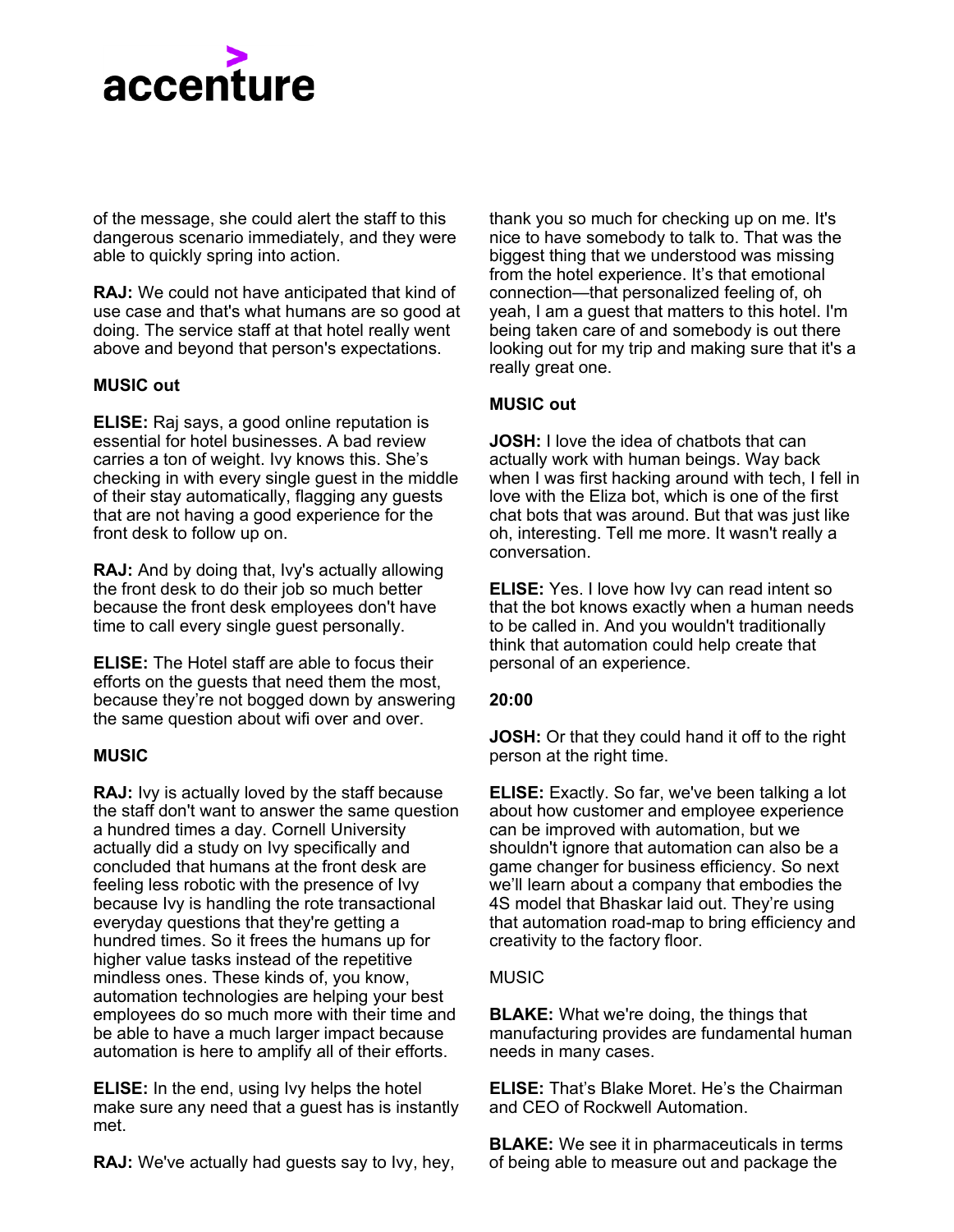

individual doses. We see it in food packaging.

**ELISE:** You might not realize it, but you probably have something that Rockwell had a hand in making in your kitchen or garage right now. They provide automation technology to factories that do everything from package the food you buy in the grocery store, to manufacturing vaccines. All of these products come to life inside a factory.

**BLAKE:** There's lots of different things going on, both automated and manual, on a factory floor, but Rockwell, with the services that we provide, we help these things all work together to a common goal.

**ELISE:** Imagine—big silver vats filled with bubbling liquid chocolate sliding through tubes to cover chunks of nougat; metal conveyor belts lined with big orange blocks of cheese waiting to be swaddled in a protective layer of plastic; gears turning as glistening glass bottles of soda fly down a factory line. And people, running everything. Pulling levers and pressing buttons, to make sure it's all working in synchronized harmony.

**BLAKE:** You can think of Rockwell as the conductor of the symphony that goes on on a plant floor.

**ELISE:** Rockwell gives people the tools to help everything in the factory run smoothly.

# **MUSIC out**

And Rockwell's technology—the software and hardware they provide—allows plant workers to control what's happening in the factory without always being down there physically. That looks a lot different from when Blake first entered the manufacturing business almost 40 years ago.

**BLAKE:** If you were to walk into a facility, the things that you would be breathing in would not be benevolent or benign things that you were bringing into your body. There's certain jobs where people were being put in harm's way.

**ELISE:** Now, with these intelligent automations that Rockwell has brought to the manufacturing process, it's not necessary to break your back

carrying pallets across a smoggy plant floor. Now employees can do those things with the touch of a button. This more sustainable work environment frees them up to focus on more important—and often physically safer—tasks.

# **MUSIC**

**BLAKE:** The business of automation has traditionally been overly complex. A particularly warm spot in my heart is simplification.

**ELISE:** For a long time, what workers were able to control on the factory floor was limited. Manufacturing systems were extremely specialized and not particularly "smart." They used something called a "logic algorithm" basically old-school computer code—to control their systems. So, for example, if you were bottling soda and a whole bunch of bottles tipped over, you would have to manually shut down your whole line to solve the problem. It wasn't simple, and it certainly wasn't seamless. But Rockwell's approach to automation is different. It's intelligent.

**BLAKE:** When we talk about intelligent automation, it really is introducing more learning methods. So that predefined logic algorithm can now adapt to what it's actually seeing on a plant floor.

**ELISE:** So at the soda bottling plant, instead of having to shut down a manufacturing line completely because those bottles tipped over, the intelligent algorithm is able to understand that those bottles won't be counted in the final tally at the end of the day. It will compensate for that automatically. That saves time, and is seamlessly incorporated into the process.

# **MUSIC out**

**ELISE:** Another cutting edge automation tool that makes everything from bottling soda to measuring vaccine doses more efficient? Rockwell's Independent Cart technology.

# **MUSIC**

**BLAKE:** The core technology of linear motion control has been around for a while.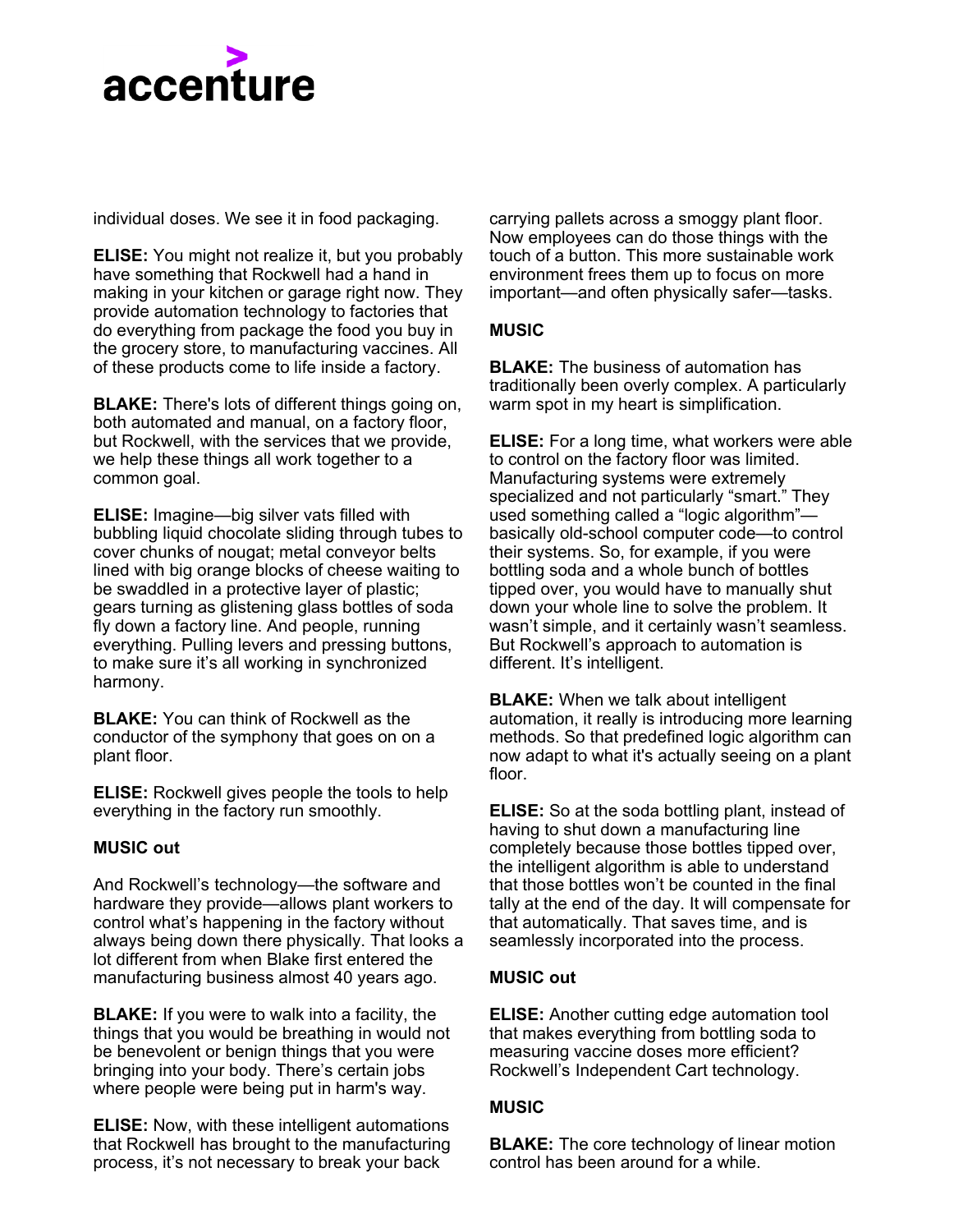

**ELISE:** Linear motion control is the process of, essentially, moving different parts of a machine back and forth and up and down. Like that conveyor belt filled with glass soda bottles, for example.

**BLAKE:** Being able to accelerate and decelerate, moving parts of a piece of machinery or a conveyor has been an important part of automation systems for as long as there's been automation. Independent cart technology allows you to build that motion control right into the machine.

**ELISE:** Instead of adjusting the speed of all those bottles whirring by on the conveyor belt, you can run different parts of the machine at different speeds.

**BLAKE:** So think about a line that can produce on the fly a three pack or a six pack and a nine pack or a 12 pack without having to change the mechanical orientation of the machine.

**ELISE:** All of this is built into an approachable software that someone working on the plant floor could access from an operator panel or their phone.

#### **MUSIC out**

So if an employee wanted to switch a line from producing a six pack of soda to a 12 pack, all they'd have to do is press a button.

**BLAKE:** It can be used to provide greater visibility to what's happening on the floor, or it can also be used as the front end to be able to schedule production runs and to be able to be notified of required maintenance when you have a line down situation and you need to get somebody engaged to get it back up and running.

**ELISE:** Rockwell also recently acquired a company that brings all of these capabilities into the cloud. So people can now, for example, clock into work from their phones, or access reports on which machines need maintenance, from anywhere at any time.

**BLAKE:** The companies that win across all

these industries have people—real, live breathing, people, who are trained and comfortable interacting with the technology. It's really about people being freed up from the repetitive manual, physical labor, and people are a part of the operation for their decision-making skills, for their ability to assess things that haven't been automated. And to be able to add the creativity and the innovation that remains so important to successful enterprises.

#### **MUSIC**

**ELISE:** From packaging the bottles of soda pop in your fridge, to manufacturing the vaccines that keep us healthy. Industrialized automation is maybe surprisingly—all about people.

**BLAKE:** The technology is great, but the technology comes from people. And when we create an environment where everybody can and wants to do their very best work, we know how much more we can contribute when we feel great about what we're doing.

**ELISE:** Rockwell's technology is simple to use, seamlessly incorporated into a factory's machinery, scaled so every worker can use it, and sustainable for people and the environment. That allows the creative people behind the machinery—the conductors of that great sodabottle symphony—to shine.

**JOSH:** Yeah, it's really cool that there's so much advancement going on in manufacturing right now.

**ELISE:** Yeah. It makes you kind of fast forward to the future of what could be automated.

**JOSH:** Oh my gosh. There's a robot that flips burgers and every, every time I see that, I keep thinking. Fold my laundry, fold my laundry.

**ELISE:** Exactly. Yeah. I'd love to see care work be more automated so that the care work that really requires humans can really be reserved for human touch.

**JOSH:** Right. Yeah. The intelligent automation value is really about embracing the human element.